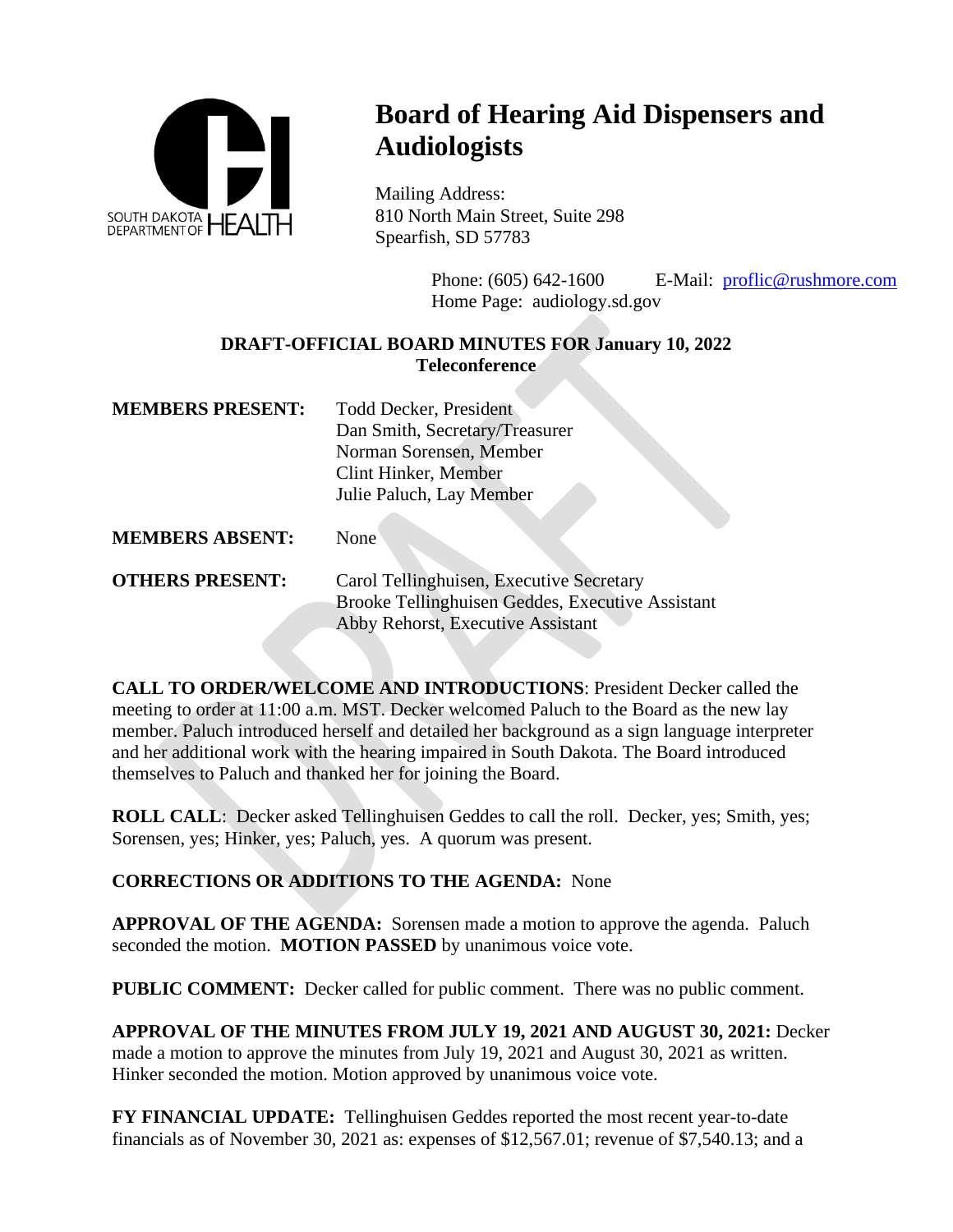cash center balance of \$99,170.42.

**UPDATE ON THE ONLINE RENEWAL SYSTEM:** Tellinghuisen Geddes stated that the contract is now in place with the Department of Health and the board office is having weekly meetings with Albertson Consulting to set up the new database. The online renewal system will be active for this summer's renewal period.

**ELECTION OF OFFICERS:** Sorensen made the motion to re-elect the existing board officers with Decker as President and Smith as Secretary/Treasurer. Paluch seconded the motion. **MOTION PASSED** by unanimous voice vote with Decker and Smith abstaining.

**LEGISLATIVE UPDATES/UPDATE ON SDCL 36-24:** Decker informed the Board that the proposed revisions would not be moving forward during this legislative session. Decker stated that he would like to discuss certain proposed revision language to prepare to put forth a bill for next year's legislative session. The Board agreed. There were no other legislative updates.

**OVER THE COUNTER HEARING AIDS:** Decker stated that the 2017 Federal Hearing Aid Act is moving forward now that the delay from COVID is over. This federal legislation will make over-the-counter hearing aids available to the general public. Licensure will not be required for dispensing of these types of hearing aids. Borchert stated that the department of Consumer Protection would most likely become involved in a complaint situation as the licensure board would not have authority.

**SCHEDULE NEXT MEETING:** The next teleconference meeting is scheduled for July 11, 2022 at 11:00 a.m. MDT / 12:00 p.m. MDT.

**EXECUTIVE SESSION PURSUANT TO SDCL 1-25-2:** The Board did not enter executive session as there are no pending complaints.

**EXECUTIVE SECRETARY CONTRACT RENEWAL:** Decker made a motion to approve the executive secretary contract renewal with a cost-of-living increase if granted by the State. Hinker seconded the motion. **MOTION PASSED** by unanimous voice vote.

**DISCUSSION ON PRACTICUM SCHEDULING:** The Board discussed, and it was decided that the Board office will work with Decker and Hinker to schedule the practicum as needed.

## **ANY OTHER BUSINESS COMING IN BETWEEN DATE OF MAILING AND DATE OF MEETING:** None.

Smith made a motion to adjourn the meeting at 11:45 a.m. MST. Sorensen seconded the motion. **MOTION PASSED** by unanimous voice vote.

Respectfully submitted,

Carol Tellinghuisen Executive Secretary

1-27-1.17. Draft minutes of public meeting to be available--Exceptions--Violation as misdemeanor. The unapproved, draft minutes of any public meeting held pursuant to § 1-25-1 that are required to be kept by law shall